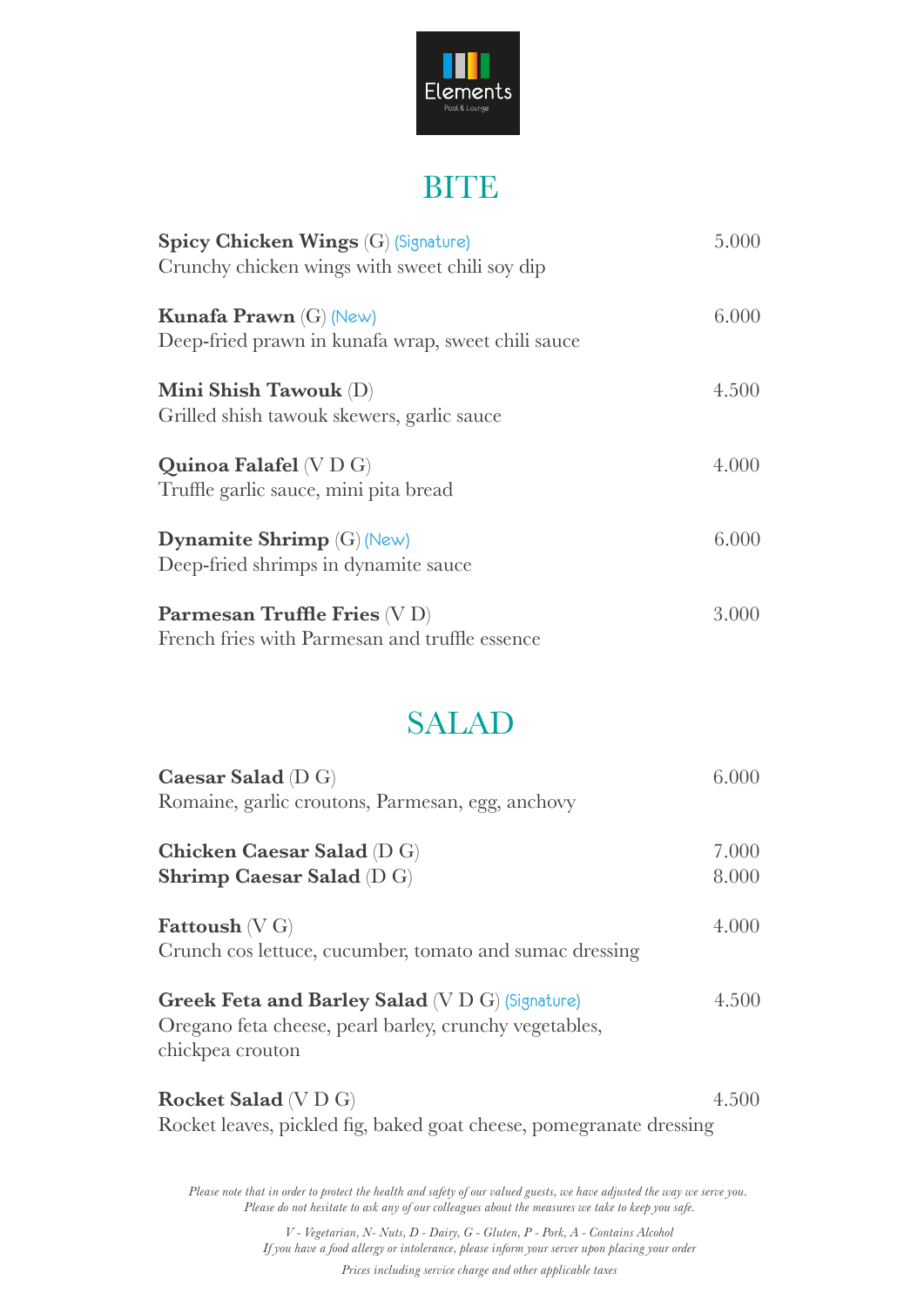# BURGER

| <b>Classic Cheese Burger</b> (D G) (Signature)<br>NZ grass-fed beef, Cheddar cheese, tomato, grilled red onion,<br><b>Boston</b> lettuce | 7.500 |
|------------------------------------------------------------------------------------------------------------------------------------------|-------|
| <b>Swiss Mushroom Burger (D G)</b><br>NZ grass-fed beef, sautéed Portobello, caramelized red onion<br>and Emmental cheese                | 7.500 |
| <b>Onion Marmalade Burger</b> (D G)<br>NZ grass-fed beef, Cheddar cheese, guacamole<br>and balsamic onion marmalade                      | 7.000 |
| <b>Old Smokey Burger</b> (D G)<br>NZ grass-fed beef, beef bacon, smoked Cheddar, lettuce,<br>tomato, BBQ sauce, mayo                     | 7.000 |
| <b>Black Peppered Crispy Chicken</b> (D G)<br>Crispy chicken breast, onion ring, Sautéed Portobello, tomato and<br>Emmental cheese       | 5.500 |
| Arabian Haloumi Burger (V D G)<br>Halloumi Pattie, Tomato, Harissa Hummus, zatar tempura                                                 | 5.000 |
| • All our burgers are served with French fries or green salad                                                                            |       |

## LIGHT MEAL

| Chipotle Lime Chicken Quesadilla (D G) (Signature)<br>Cheddar and Monterey Jack cheese, sour cream and fresh salsa           | 7.000 |
|------------------------------------------------------------------------------------------------------------------------------|-------|
| <b>Smoked Beef Brisket Bao</b> (G) (Signature)<br>12 hrs braised beef brisket, dynamite sauce, togarashi French fries        | 8.500 |
| Mini Fish and Chips $(G)$<br>Non-alcohol beer batter, spicy mayo and tartar sauce                                            | 8.500 |
| <b>BBQ Chicken Flatbread (D G) (New)</b><br>Grilled chicken, onion, mozzarella cheese, veal bacon, cilantro<br>and BBQ sauce | 7.000 |
| Mini Mezze Platter $(V N G)$<br>Hummus, tabbouleh, fattoush, vine leaves and spinach fatayer                                 | 7.500 |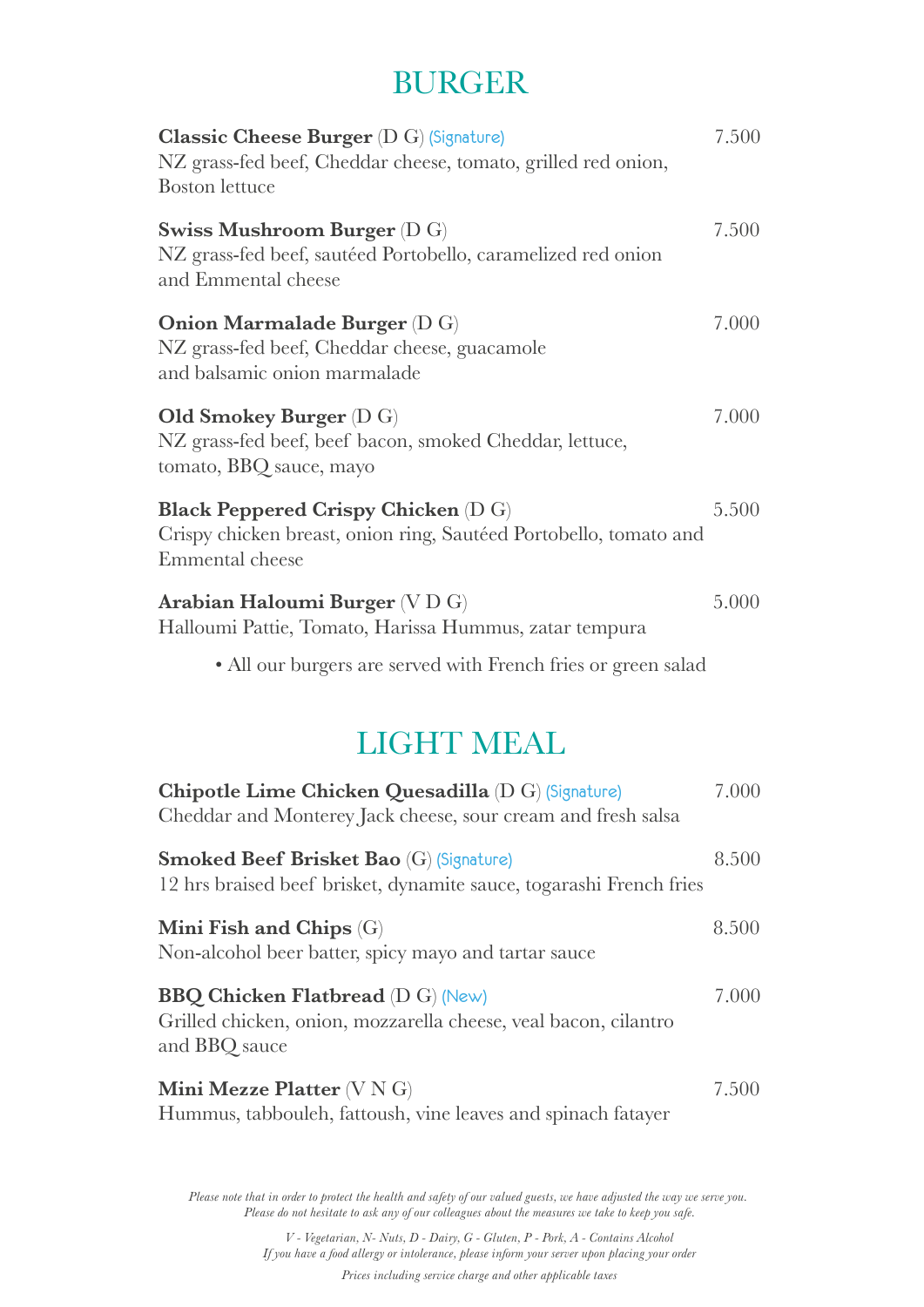## DESSERT

| Chocolate Crème Brulee (V N D)<br>Crispy caramelized sugar, mini macaroon, zaatar ganache                                       | 4.000 |
|---------------------------------------------------------------------------------------------------------------------------------|-------|
| <b>Sour Cheese Cake</b> (V D G) Signature<br>Baked cheese cake, mix berry coulis, chocolate crumble                             | 4.000 |
| $\text{Ice Cream} (V D G)$<br>Served with berries and mini cornetto                                                             | 4.500 |
| Vanilla (V D)   Chocolate (V D)   Mango sorbet (V)<br>Lemon Mint Sorbet $(V)$   Mixed berry sorbet $(V)$   Rose halgoum $(V D)$ |       |

*Please note that in order to protect the health and safety of our valued guests, we have adjusted the way we serve you. Please do not hesitate to ask any of our colleagues about the measures we take to keep you safe.*

> *Prices including service charge and other applicable taxes V - Vegetarian, N- Nuts, D - Dairy, G - Gluten, P - Pork, A - Contains Alcohol If you have a food allergy or intolerance, please inform your server upon placing your order*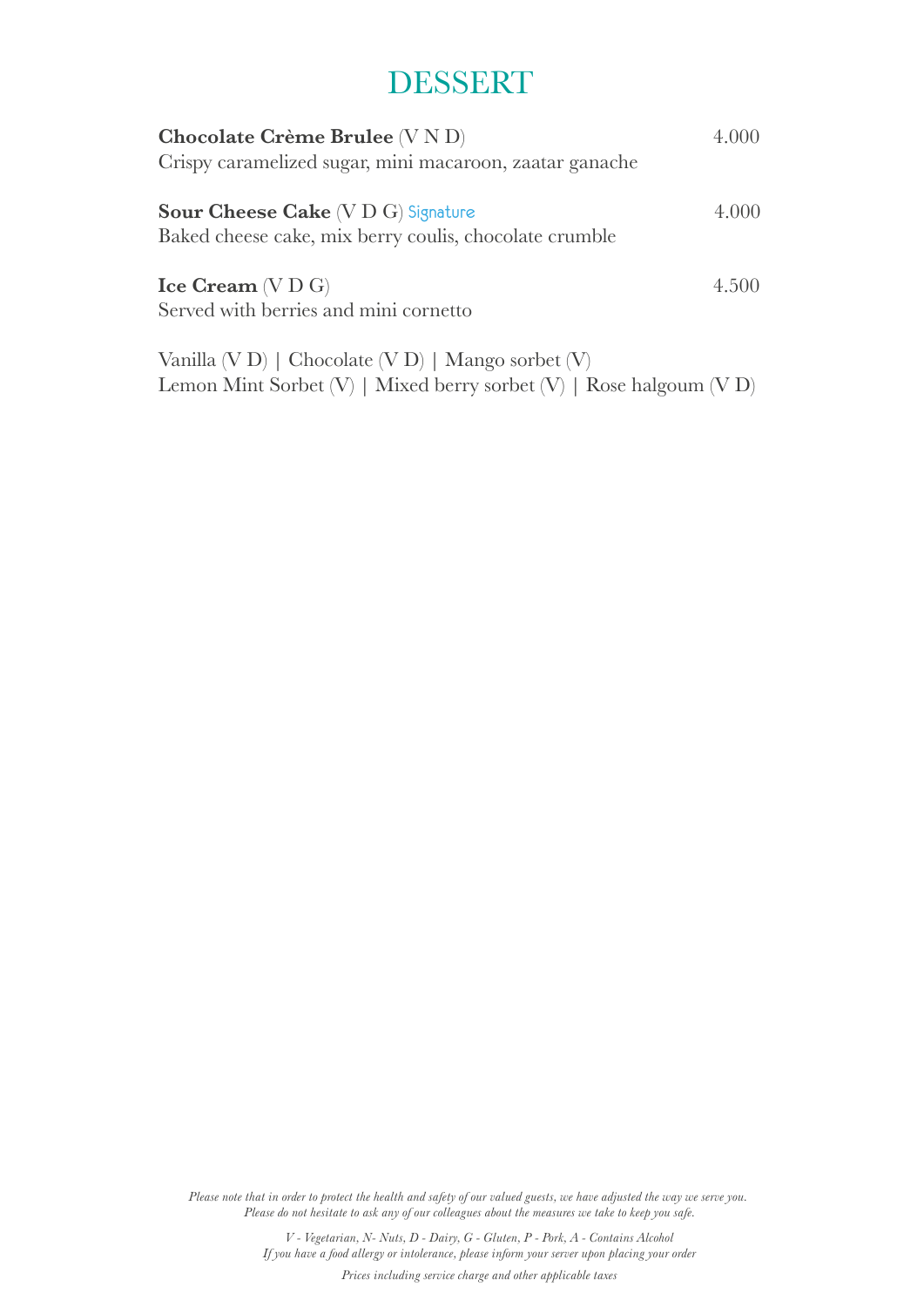### CLASSIC COCKTAIL

| <b>Aperol Spritz</b><br>Classic ultra-refreshing Italian Aperitivo looks like golden orange sunset!<br>Simple union of sweet bitterness and refreshing bubbles | 7.000 |
|----------------------------------------------------------------------------------------------------------------------------------------------------------------|-------|
| <b>Gin Basil Smash</b><br>Just a Gin, Basil and touch of passion fruit with Cayenne pepper.<br>"Better too much, than not enough basil in this drink"          | 5.500 |
| Mojito<br>Rum sweetened with organic sugar and also refreshed<br>by fresh mint fresh lime and soda water                                                       | 5.500 |
| Margarita<br>The national cocktail from Mexico prepared with Tequila,<br>orange liqueur and freshly squeezed lime juice                                        | 5.000 |
| Mint Julep<br>The soul of the south bourbon served frosted, sweetened<br>with organic sugar and married with fresh mint                                        | 5.500 |
| <b>Moscow Mule</b><br>What can be better than this? Chilled and refreshing Vodka based long drink<br>with spice provided by ginger & lime                      | 5.500 |

### ELEMENTS SIGNATURE COCKTAIL

| <b>Miami Vibes</b>                                                                                                                                                                          | 5.800 |
|---------------------------------------------------------------------------------------------------------------------------------------------------------------------------------------------|-------|
| Very unique and simple creation to mix two famous drinks together-Berry<br>Daiquiri and Pina Colada! Enjoy your delicious Daiquiri-Colada in one glass!                                     |       |
| <b>Espresso Bongo</b><br>Tiki cocktails are always worthy of special attention. An amazing long<br>and tropical cocktail based on Dark Rum with fruity-coffee extension                     | 6.500 |
| <b>LOS</b><br>A love on sale cocktail, to be exact vodka and gin with fruitful flavour<br>hint with fresh passion-fruit & cranberry juice                                                   | 6.200 |
| <b>Apple Candy</b><br>You will get a light, bubbly, and exhilarant cocktail based on Vodka<br>with apple and cinnamon collaboration. Yummy combination just<br>to chill yourself and enjoy. | 6.200 |
| <b>Mia Tepache Bourbon Kiss</b><br>A modern and classy twist on a whiskey sour. Bourbon with pineapple,<br>almond, and slightly acid-savory ending.                                         | 6.200 |

*Please note that in order to protect the health and safety of our valued guests, we have adjusted the way we serve you. Please do not hesitate to ask any of our colleagues about the measures we take to keep you safe.*

*Prices including service charge and other applicable taxes*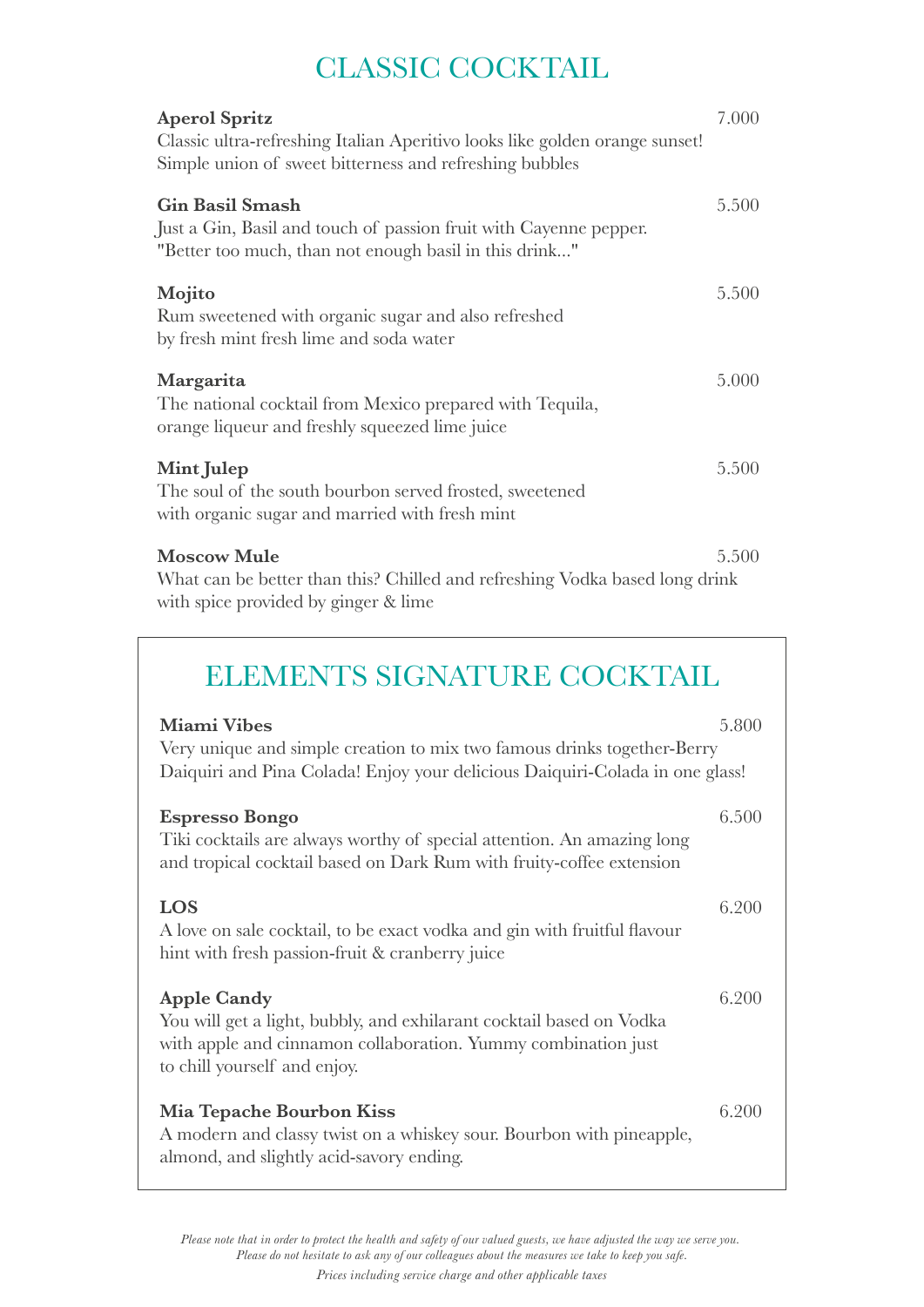### ELEMENTS SOBER

| The Sober Mojito<br>Caribbean syrup, organic cane sugar, fresh lime and fresh topped up<br>with Cuba libre                 | 4.200 |
|----------------------------------------------------------------------------------------------------------------------------|-------|
| The Ipanema<br>Passion fruit combined with ginger ale organic cane sugar and fresh lime                                    | 4.200 |
| Elements Colada<br>Our vision of the famous virgin pina colada, pineapple juice,<br>passion fruit and coconut milk         | 4.200 |
| <b>Apple Sober Candy</b><br>Apple and cinnamon mix with a touch of bubbly in the end.<br>Perfect drink at any time of day! | 4.200 |
| <b>Elements Granita</b><br>Fresh pomegranate juice with orange and tonic! Bet you will like it!                            | 4.200 |

## SELECTION OF WINE

### WHITE WINE

| <b>Anthony's Hill, United States</b> | Glass 4.200          |
|--------------------------------------|----------------------|
| Chardonnay                           | <i>Bottle</i> 19.000 |
| <b>Fortant, France</b>               | Glass 5.000          |
| Sauvignon Blanc                      | <i>Bottle</i> 22.000 |
| Giorgio Gianni, Italy                | Glass 5.000          |
| Pinot Grigio                         | <i>Bottle</i> 21.000 |
|                                      |                      |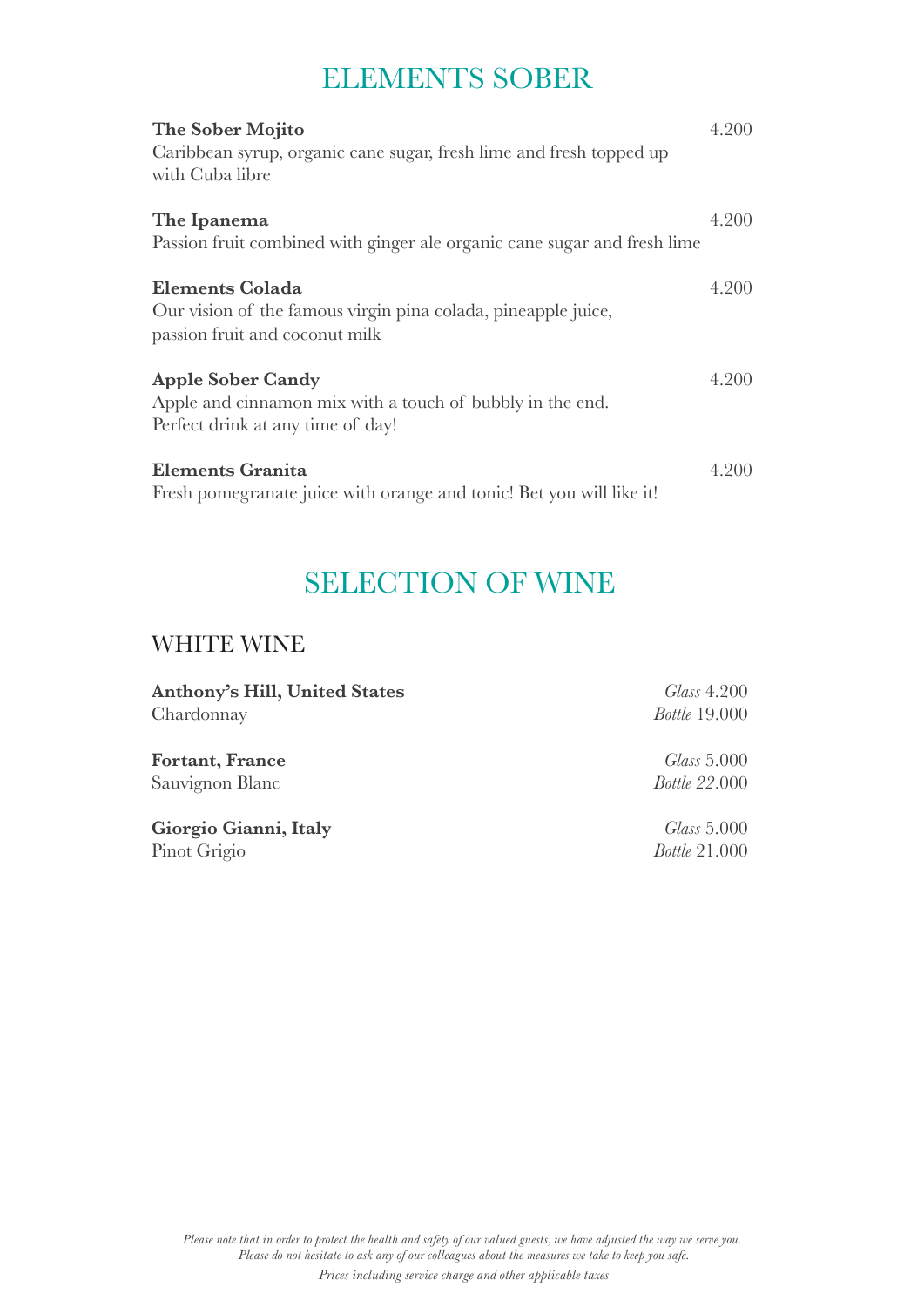#### RED WINE

| Obikwa, South Africa                          | Glass 4.200          |
|-----------------------------------------------|----------------------|
| Merlot                                        | <i>Bottle</i> 19.000 |
|                                               |                      |
| De Bortoli Family, Australia                  | Glass 5.000          |
| Shiraz, Cabernet Sauvignon                    | <i>Bottle</i> 22.000 |
| Sierra Grande, Chile                          | Glass 5.000          |
| Pinot Noir                                    | <i>Bottle</i> 22.000 |
| Chateau du Grand Soussans Margaux, France     | Glass 15.000         |
| Cabernet Sauvignon, Merlot and Cabernet Franc | <i>Bottle</i> 75.000 |

### ROSE WINE

| <b>Fetzer, United States</b> | <i>Glass</i> 4.000   |
|------------------------------|----------------------|
| White Zinfandel              | <i>Bottle</i> 17.000 |

### CHAMPAGNE & SPARKLING WINE

| Voga, Italy                                        | Glass 5.500           |
|----------------------------------------------------|-----------------------|
| Prosecco                                           | <i>Bottle</i> 25.000  |
| <b>Charles de Laroche, France</b><br><b>Brut</b>   | <i>Bottle</i> 100.000 |
| Moet & Chandon, NV, France<br><b>Brut Imperial</b> | <i>Bottle</i> 220.000 |
| BEER                                               |                       |
| <b>Bottled Beer</b>                                |                       |
| Heineken / Amstel Light / Stella                   | 4.200                 |
| Hoegaarden / Budweiser / Claro                     | 4.000                 |
| Corona / Peroni                                    | 4.400                 |

#### **Draught Beer**

| Heineken / Staropramen / Stella Artois |                                     |
|----------------------------------------|-------------------------------------|
| Coors Light / Amstel Light             | Full 4.400 <i>Half</i> 3.000        |
| Carling                                | <i>Full</i> 4.200 <i>Half</i> 3.000 |